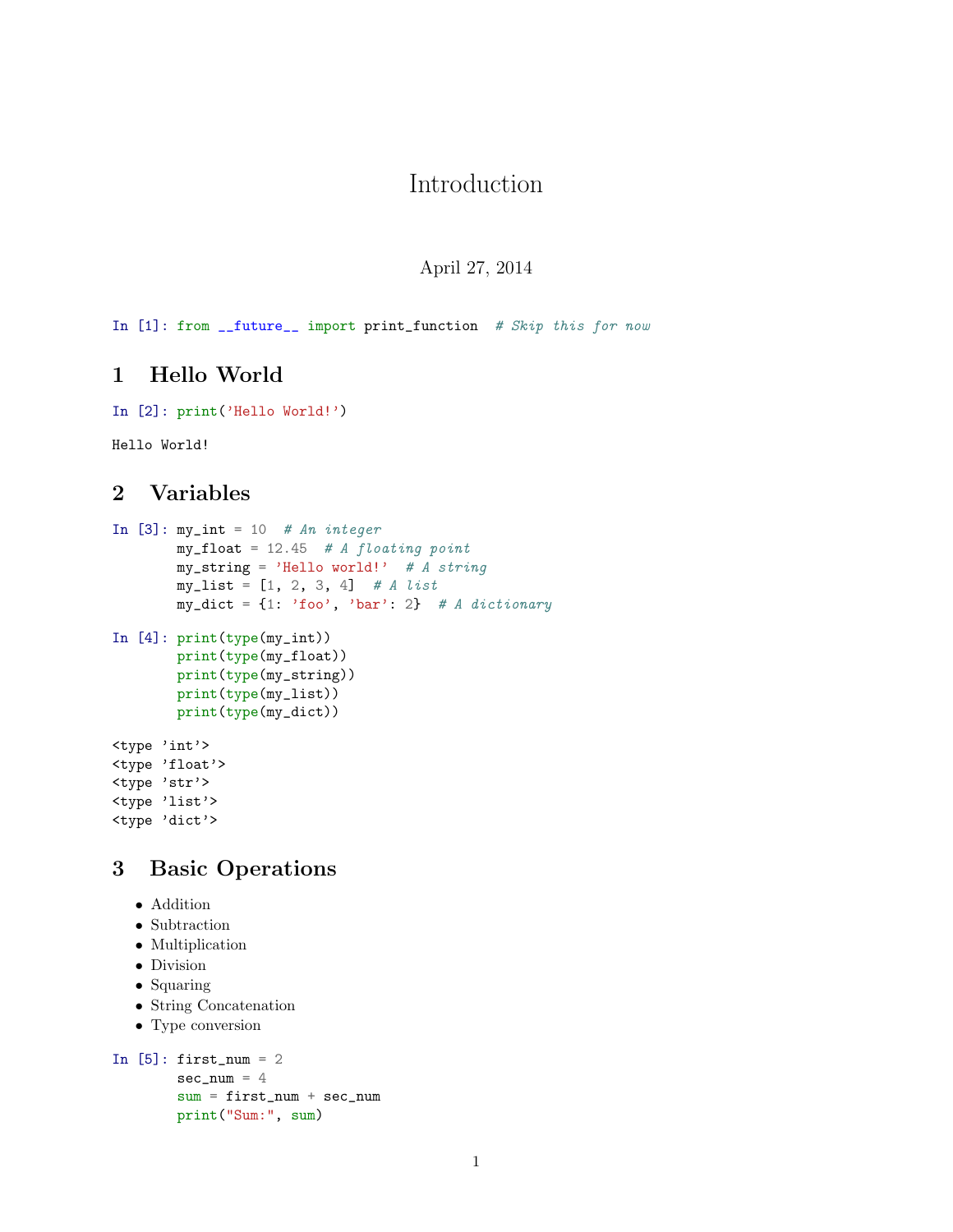```
diff = first_number - sec_numberprint("Difference:", diff)
Sum: 6
Difference: -2
In [6]: mul = first_num * sec_num
       div = sec_num / first_num
        square = first_num ** sec_num
       print("Product: ", mul)
       print("Quotient: ", div)
       print("Square: ", square)
Product: 8
Quotient: 2
Square: 16
In [7]: str1 = 'foo'
       str2 = 'bar'str3 = str1 + str2str4 = str1 + " " + str2 + "!"print(str3)
       print(str4)
foobar
foo bar!
This won't work
>>> str5 = str1 + 5
TypeError: cannot concatenate 'str' and 'int' objects
3.0.1 Type Conversion
```

```
In [8]: my_float = 4.3
        my\_int = int(my_fload)print(my_int)
        print(float(my_int))
4
4.0
```
#### 4 Lists

List is equivalent to array that we use in C. Lists can have different datatypes which isn't possible with arrays. In case of an array you need to define the datatype while you declare the array, lists do not require that.

```
4.0.2 Initialization
```

```
In [9]: my\_list = []print(my_list)
[In [10]: my_another_list = [7, 8, 9]
         print(my_another_list)
[7, 8, 9]
```